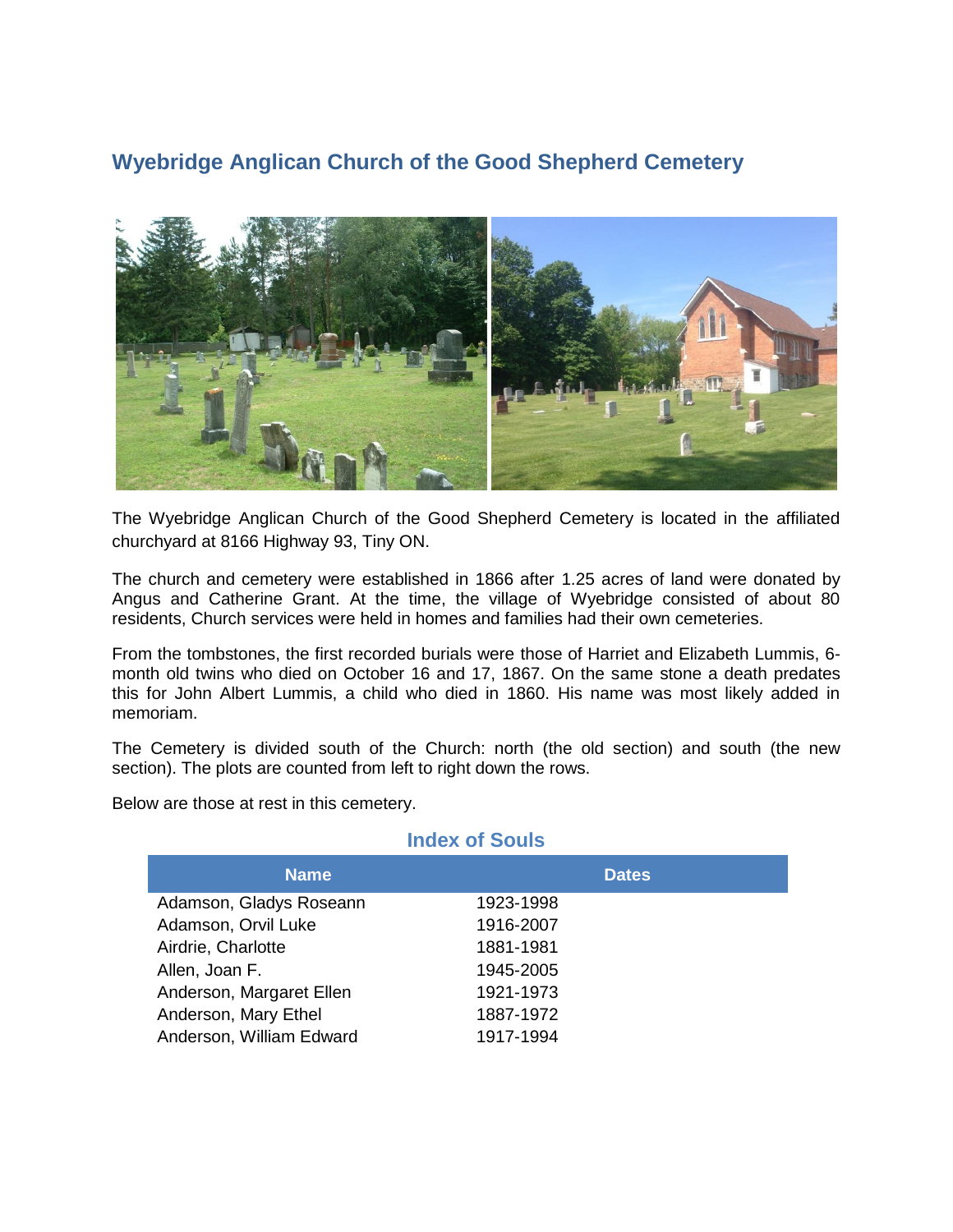| Anderson, William Oliver        | 1888-1972 |
|---------------------------------|-----------|
| Argue, Lavina                   | 1847-1917 |
| Baker, William H.               | 1859-1884 |
| Belfry, Lucy Ann                | 1897-2002 |
| Belfry, Mae Joyce               | 1920-1998 |
| Belfry, Thomas Albert           | 1890-1966 |
| <b>Blair, Dorothy Grace</b>     | 1923-2001 |
| Blair, Hugh R.                  | 1920-1993 |
| Blair, Hugh Robert              | 1920-1993 |
| <b>Blair, William Frederick</b> | 1879-1954 |
| Bonor, Mary                     | 1816-1894 |
| Booth, Frederick Ronald         | 1968-2006 |
| Booth, June D.                  | 1930-2013 |
| Booth, Ronald Frederick         | 1931-1996 |
| Braiden, Martha D.              | 1861-1926 |
| Braiden, Ruth A.                | 1898-1900 |
| Brayden, James                  | 1857-1883 |
| Brayden, William                | 1864-1881 |
| Brown, Norman Bruce             | 1918-1978 |
| Brydges, Margery                | 1808-1904 |
| Burton, Margaret E.             | 1876-1939 |
| Cameron, Allan A.               | 1896-1973 |
| Cameron, Lulu Ellen             | 1898-1993 |
| Casselman, Henry                | 1868-1940 |
| Casselman, Mary A.              | 1871-1998 |
| Casselman, Sara                 | 1870-1942 |
| Cassleman, William Aster        | d. 1949   |
| Clute, John                     | 1798-1875 |
| Coghill, Ronald William         | 1931-1996 |
| Cole, Rebecca                   | 1841-1919 |
| Colville, Ellen                 | 1859-1919 |
| Copeland, E. Maud               | 1883-1900 |
| Copeland, George                | 1869-1932 |
| Copeland, H. Watson             | 1844-1912 |
| Copeland, Harriet Louise        | 1881-1951 |
| Copeland, Margaret              | 1844-1934 |
| Copeland, Melville              | 1897-1898 |
| Copeland, Rachel Melita         | 1868-1891 |
| Crawford, Abraham               | 1869-1877 |
| Crawford, Adele L.L.            | 1938-1978 |
| Crawford, Arthur                | 1841-1919 |
| Crawford, Catherine             | 1857-1935 |
| Crawford, Eva Percila           | 1890-1963 |
| Crawford, George                | 1863-1929 |
| Crawford, Gordon Stanley        | 1935-2010 |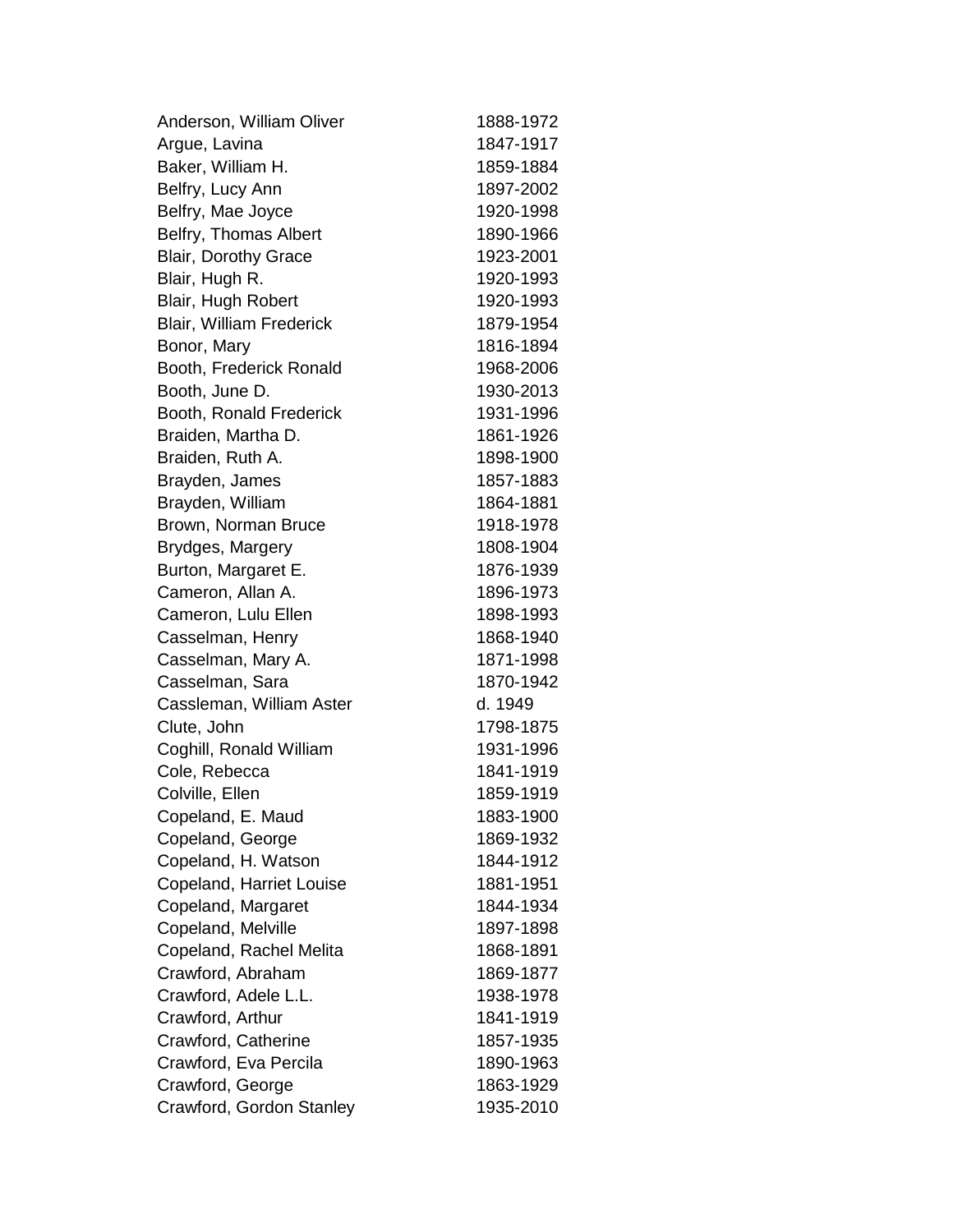| Crawford, James           | d. 1947   |
|---------------------------|-----------|
| Crawford, John            | 1852-1932 |
| Crawford, Sarah A.        | 1811-1897 |
| Crawford, T. J.           | 1822-1879 |
| Cromie, Annie             | 1907-1986 |
| Cromie, James             | 1903-1965 |
| Cromie, Suzanne           | 1936-2001 |
| Cromie, Suzanne           | 1936-2001 |
| Curry, Eric William       | 1927-2000 |
| Dalton, Esther            | 1837-1921 |
| Dalton, John              | d. 1924   |
| Daniels, Mildred Beatrice | d. 1914   |
| Dawson, William Theodore  | 1920-1997 |
| Douglas, David Henry      | 1887-1965 |
| Douglas, James A.         | 1885-1944 |
| Douglas, Jessie Maria     | 1887-1969 |
| Douglas, Wm. Harold       | d. 1920   |
| Downer, Howard            | 1893-1978 |
| Downer, James Arthur      | 1889-1976 |
| Downer, Marion Rhoda      | 1920-1997 |
| Downer, Rhoda             | 1893-1983 |
| Downer, Rhoda T.          | 1900-1993 |
| Downer, Thomas E.         | 1933-2015 |
| Downs, David              | 1850-1928 |
| Downs, Elizabeth          | 1851-1919 |
| Duncan, Edna J.           | 1877-1884 |
| Duncan, James             | 1825-1910 |
| Duncan, John              | 1869-1883 |
| Duncan, Joseph            | 1867-1883 |
| Duncan, Margaret          | 1863-1885 |
| Duncan, Mary              | 1839-1922 |
| Dwell, Daniel             | 1851-1882 |
| Eakley, Anthony           | 1866-1929 |
| Eakley, Bruce             | 1900-1925 |
| Eakley, Doreen            | 1928-2014 |
| Eakley, Gordon H.         | 1914-1942 |
| Eakley, Hazel L.          | 1907-1970 |
| Eakley, Hazel Vera        | 1895-1971 |
| Eakley, Inez              | 1921-1922 |
| Eakley, John Vincent      | 1896-1974 |
| Eakley, Kerry Ann         | d. 1976   |
| Eakley, Lillian           | 1897-1969 |
| Eakley, Lyla O.           | 1908-1988 |
| Eakley, Muriel            | 1921-2006 |
| Eakley, Raymond W.        | 1903-1982 |
|                           |           |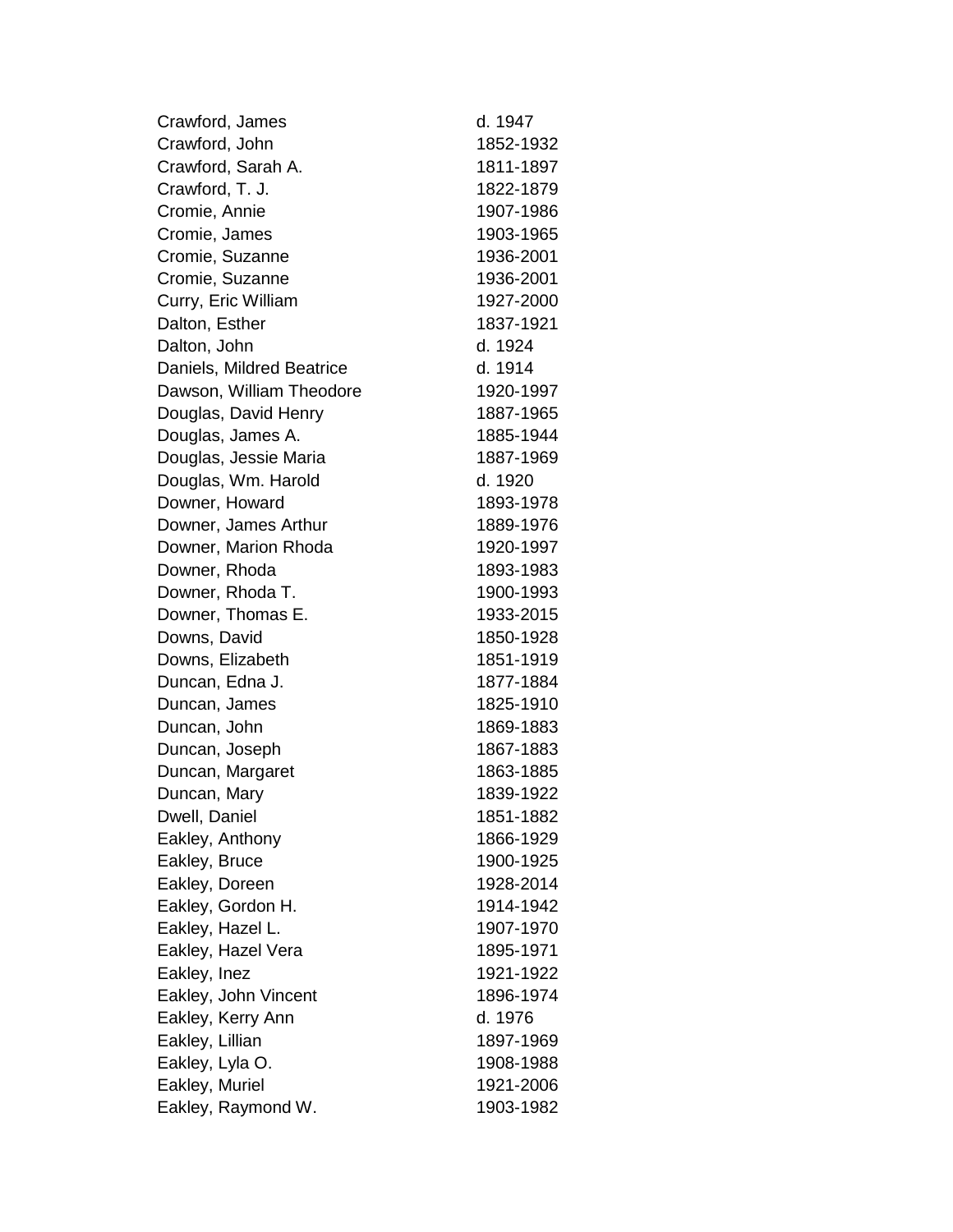| Eakley, Roy Alvin                     | 1922-1967 |
|---------------------------------------|-----------|
| Eakley, William A,                    | 1894-1976 |
| Edwards                               | d. 1927   |
| Edwards, Ada J.                       | 1871-1911 |
| Edwards, Annie M.                     | 1853-1922 |
| Edwards, Emily                        | 1864-1891 |
| Edwards, Margaret Jane                | Unknown   |
| Edwards, Mary                         | 1837-1928 |
| Edwards, Robert                       | 1831-1919 |
| Edwards, Robert                       | 1830-1919 |
| Edwards, Robert                       | 1800-1885 |
| <b>Edwards, Ruth Annie</b>            | 1870-1883 |
| Edwards, Sarah Jane                   | 1845-1870 |
| Edwards, Susan                        | 1854-1924 |
| Edwards, William                      | 1836-1922 |
| <b>Edwards, William Robert Milton</b> | d. 1953   |
| Ellery, Cecil                         | 1900-1985 |
| Ellery, Edith                         | 1879-1882 |
| Ellery, Harry Milton                  | 1926-2002 |
| Ellery, Herbert Phillip               | 1928-2002 |
| Ellery, John                          | 1847-1924 |
| Ellery, Mary Ann                      | 1872-1899 |
| Ellery, Mary Celesta                  | 1876-1957 |
| Ellery, Matilda                       | 1847-1931 |
| Ellery, Olive May                     | 1904-1995 |
| Ellery, Pte. Harry                    | 1896-1917 |
| Ellery, Samuel Abraham                | 1820-1878 |
| Ellery, Samuel Johnston               | 1874-1962 |
| Ellery, Wilbert Wood                  | 1872-1880 |
| Ellery, Winnifred                     | 1902-1904 |
| Elliot, Anna                          | 1875-1876 |
| Elliot, Earl Irvin                    | 1892-1894 |
| Elliot, Florence                      | 1871-1946 |
| Elliot, Florence Ann                  | 1837-1880 |
| Elliot, Helen                         | 1877-1896 |
| Elliot, James                         | 1846-1928 |
| Elliot, James H.                      | 1867-1895 |
| Elliot, Janet                         | 1828-1904 |
| Elliot, John                          | 1864-1937 |
| Elliot, John George                   | 1815-1893 |
| Elliot, Mary J.                       | 1865-1913 |
| Elliot, May                           | 1878-1879 |
| Elliot, Robert                        | 1862-1928 |
| Elliot, William                       | 1830-1873 |
| Elliot, William M.                    | 1860-1884 |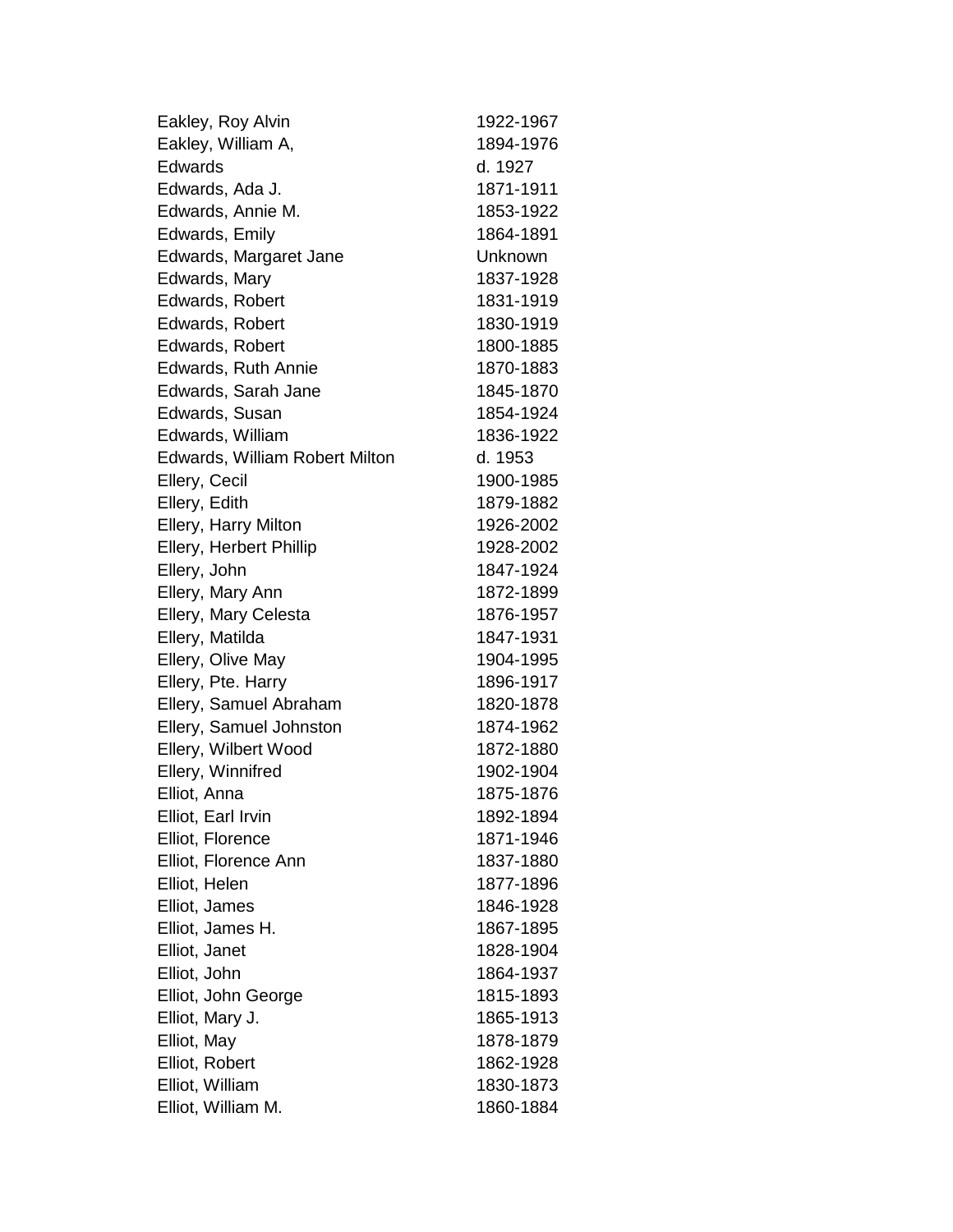| Eyers, Charles             | 1891-1902    |
|----------------------------|--------------|
| Eyers, William             | 1914         |
| Eyers, William Melville    | 1917-1919    |
| Fagan, Cecil Thomas        | 1907-1978    |
| Fagan, Donald Alexander    | 1921-200     |
| Fagan, Dora G.             | 1941-1991    |
| Fagan, Dorothy Marlene     | d. 1937      |
| Fagan, Douglas William     | 1931-2012    |
| Fagan, Florence Wilhelmina | 1903-1992    |
| Fagan, John Ralph          | 1933-1993    |
| Fagan, Johnnie Howard      | d. 1959      |
| Fagan, June Loretta        | 1928-2003    |
| Fagan, Kenneth Waverly     | 1936-2004    |
| Fagan, Margaret G.W.       | 1928-1991    |
| Fagan, Murray G.           | 1943-2010    |
| Faulkner, David            | 1856-1882    |
| Fitzgerald, Mary Ann       | 1814-1879    |
| Fitzpatrick, Fanney T.     | d. 1876      |
| Forrest, James Raymond     | 1903-1981    |
| Foster, Mary Eliza         | d. 1880      |
| Foster, Sarah Ann          | 1856-1884    |
| French, Francis Ronald     | 1937-1938    |
| French, Irma V.            | 1923-2015    |
| French, Shirley M.         | 1945-2010    |
| Ganton, David W.           | 1858-1877    |
| Ganton, Richard            | 1856-1877    |
| Gardiner, Benjamin         | 1867-1932    |
| Gardiner, Flora            | 1873-1908    |
| Gardiner, Hannah A.        | 1860-1885    |
| Gardiner, James Hamilton   | d. 1894      |
| Gardiner, Pte. Veldes      | 1896-1917    |
| Gardiner, Silas            | 1830-1909    |
| Gervais, Edna              | d. 1970      |
| Graham, Ann Jane           | 1839-1899    |
| Graham, Isabella           | 1800-Unknown |
| Graham, Mary Ann           | 1844-1887    |
| Graham, Thomas             | 1837-1916    |
| Guspie, Caroline           | 1918-1997    |
| Guspie, Paul               | 1911-1977    |
| Guthrie, Meredith Jackson  | 1915-1984    |
| Hall, William              | 1848-1918    |
| Hall, William James        | 1897-1915    |
| Harries, Llyod George      | 1913-2002    |
| Hart, Gertrude M.          | 1905-1992    |
| Hart, Leslie               | 1900-1974    |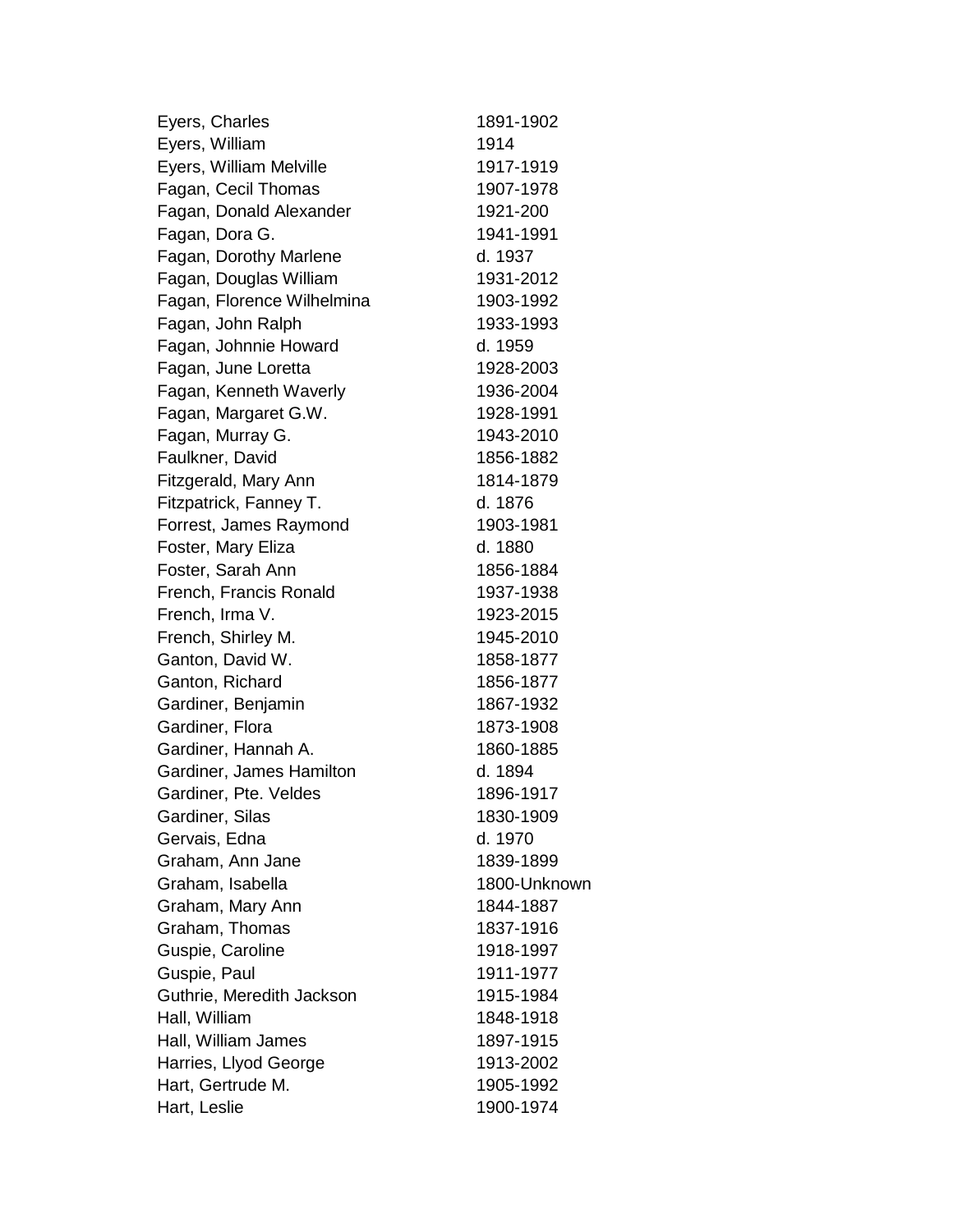Haughton, James Girdwood 1895-1973 Haughton, John 1805-1899 Haughton, William E. 1867-1905 Heathers, Jeffrey S. 1964-2011 Hill, June 1929-2007 Hill, Matilda 1880-1918 Hill, Ray 1929-2007 Hillier, Louis Elizabeth 1920-1994 Hillier, Russell Edward 1917-1996 Hodder, Rose 1894-1955 Hollister d. 1886 Hollister, Angus 1854-1900 Hollister, Angus C. 1874-1893 Hollister, Elizabeth 1861-1935 Hollister, J.W. 1861-1940 Hollister, Lillian 1877-1895 Hollister, Mary 1875-1896 Hollister, William Albert d. 1889 Hollister, William H. 1879-1897 Holt, Helen E. 1867-1935 Holt, James 1853-1940 Holt, Wilbert Edwards 1894-1919 Houghton, Charlotte Maude 1901-2002 Hounsome, Arthur Douglas Irwin 1919-1976 Hounsome, Cecil Alfred 1910-1913 Hounsome, Cecil Alfred 1910-1913 Hounsome, Charles 1873-1941 Howard, Bonnie Jane 1948-1994 Howard, Daniel 1891-1963 Howard, Lorne E. A. 1921-1989 Howard, Margaret J. 1924-2003 Howard, Marvin E. 1944-2010 Irvine, Elizabeth M. 1931-2001 Jamieson, Betty Agnes 1918-1979 Jamieson, Charles Norman 1909-1983 Jamieson, Douglas Walter 1917-1980 Jamieson, Evelyn Annie 1903-1962 Jamieson, Gerald P. d. 1894 Jamieson, James Wilson 1882-1953 Jarvis, Clifford Henry 1913-1979 Jarvis, Florence M. 1914-2003 Johnson, Mary B. 1928-1997 Jones, David Llewellyn 1947-1948 Jones, J. Derek 1929-1989 Kemp, Alice 1863-1936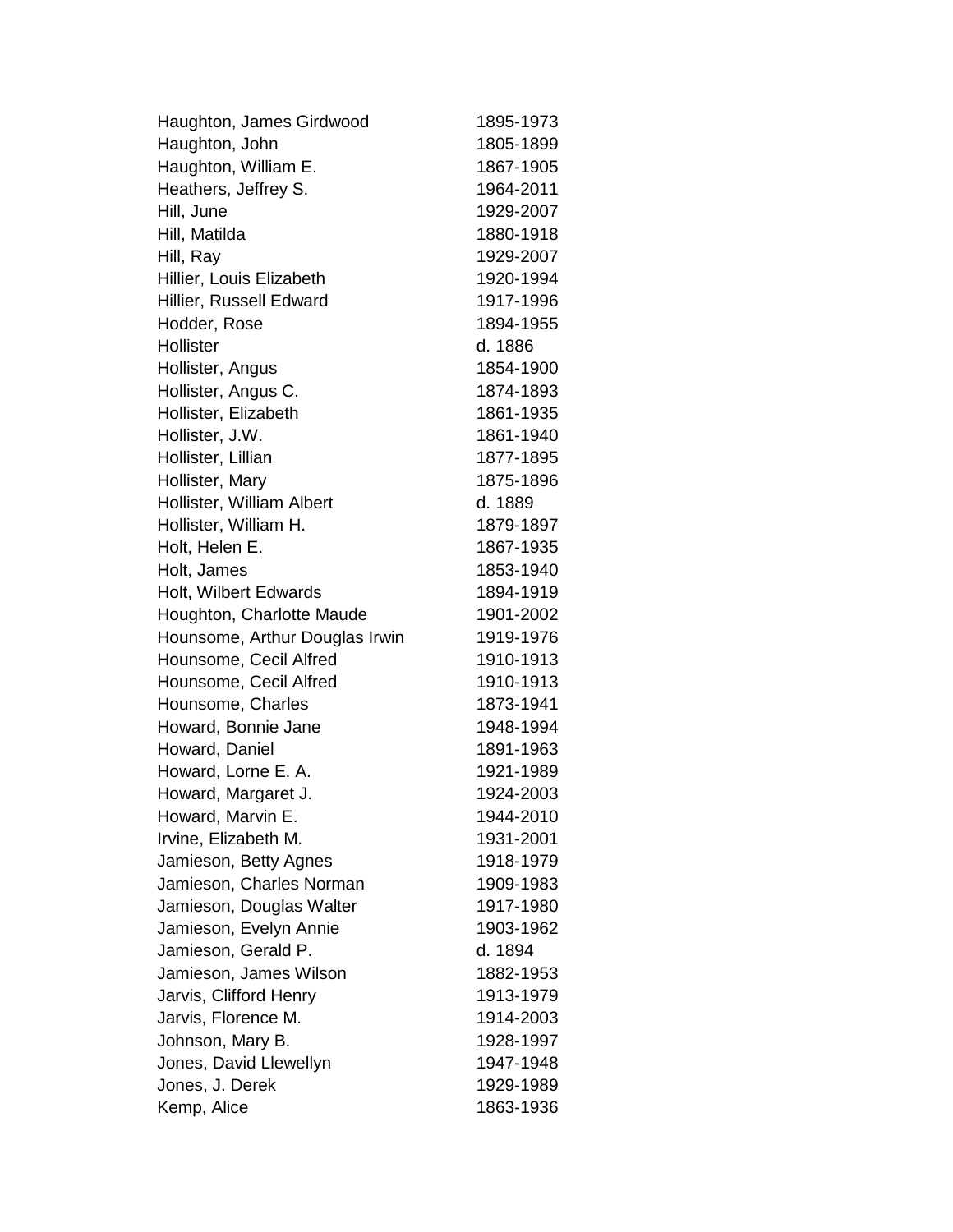Kemp, James 1860-1942 Kenning, E. A. Freda 1916-2003 Kenning, William T. 1925-2004 King, Evelyn B. 1905-1934 King, George 1867-1947 King, George A. 1906-1926 King, Maria Jane 1868-1946 Kirkup, Nancy E. 1947-2008 Kitching, Beverly d. 1943 Krieger, Richard W. 1933-1989 Latanville, Anthony 1827-1895 Latanville, Elizabeth M. 1880-1903 Latanville, George 1896-1978 Latanville, George 1870-1917 Latanville, John 1855-1935 Latanville, Mary Frances 1836-1916 Latanville, Rosanna d. 1949 Laurin, Raymond Celestin 1923-1979 Leonard, Ada 1910-1969 Leonard, Alvin Ray 1899-1995 Leonard, Anne Pearl 1901-1995 Leonard, April d. 1974 Leonard, Beverly 1938-2016 Leonard, Clarence Ewen 1909-1988 Leonard, Clayton McGill 1909-1987 Leonard, Doug d. 1982 Leonard, Edward Milton 1917-1984 Leonard, Esther Emma 1917-2001 Leonard, Howard Watson 1907-1976 Leonard, John 1989-1937 Leonard, Lorne Lawrence 1907-1949 Leonard, Margaret d. 1968 Leonard, Mary Ann 1881-1975 Leonard, Mary Blair -1924 Leonard, Maureen P. 1948-2006 Leonard, Melville 1915-1935 Leonard, Pearl 1904-1945 Leonard, Roy W. 1914-1932 Leonard, Simon P. 1869-1954 Leonard, Verne H. 1934-2010 Leonard, Watson Alton -1944 Leonard, William S. **unknown** Leonard, William S. 1921-2006 Lettanville, Mary 1827-1879 Light, Douglass J.N. 1908-1990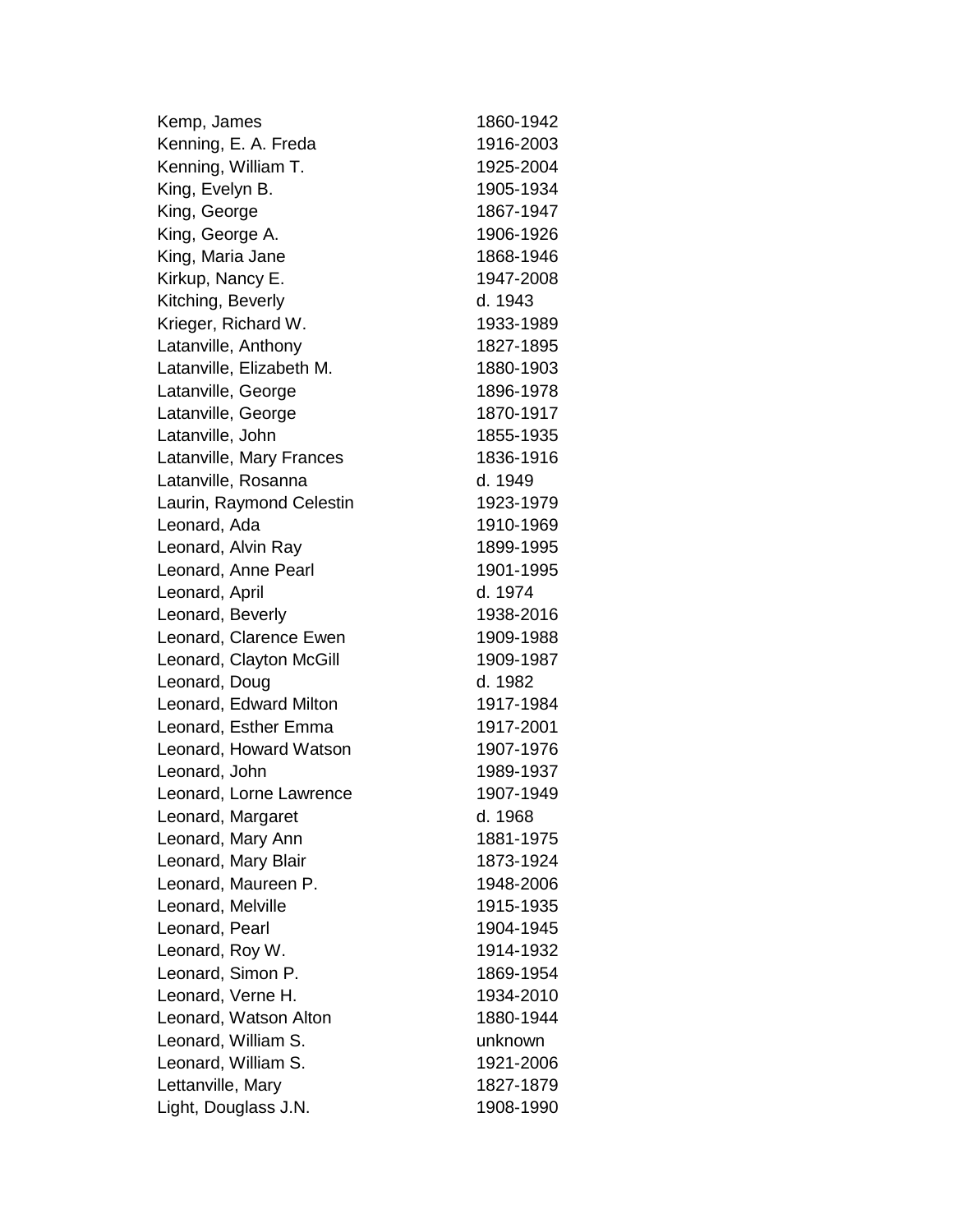Light, Helen Marie Vernon 1905-1985 Lottermoser, Justin Edward d. 1988 Ludlow, Elva H. 1910-1988 Luffman, Agnes Alma 1900-1968 Luffman, Mernie H. 1922-1969 Luffman, Robert 1929-2003 Luffman, Wilson Nathan 1932-1997 Luke, Jake 1912-1990 Lummis, Frances Rhoda d. 1903 Lummis, Adolphus 1861-1917 Lummis, Elizabeth d. 1867 Lummis, Frances Parr 1869-1946 Lummis, Hariet d. 1867 Lummis, Hercule d. 1973 Lummis, Howard Wallace d. 1984 Lummis, John 1830-1904 Lummis, John Albert 1859-1860 Lummis, John Albert 1869-1925 Lummis, Metta d. 1877 Lummis, Ruth Alice d. 1957 Lummis, Samuel D. 1873-1876 Lummis, Sarah 1832-1877 MacDonald, Eunice Alberta 1878-1969 MacDonald, Malcolm 1872-1960 Manson, Richard Bruce 1943-1988 Manson, William Albert 1946-1984 Marcelles, Marcus H. 1860-1943 Marcelles, Olivia Ann 1855-1921 Marchant, George H. 1861-1939 Marchant, Georgia M. Elizabeth 1866-1951 Masters, John C. d. 1931 Masters, Nellie 1860-1914 Maud, Annie 1886-1888 Mauprize, Elizabeth Sophia 1848-1914 McCleverty, John Fredrick 1905-1973 McConnell, Margaret 1884-1886 McGrath, Eliza 1831-1922 McGrath, Florence Muriel 1897-1975 McGrath, Fred Corbett 1864-1951 McGrath, Orca R. 1921-2005 McGrath, Sophia 1866-1884 McGrath, Thomas 1855-1882 McGrath, Thomas Hall 1830-1891 McHoull, William 1850-1900 McLellan, Mary Ava d. 1887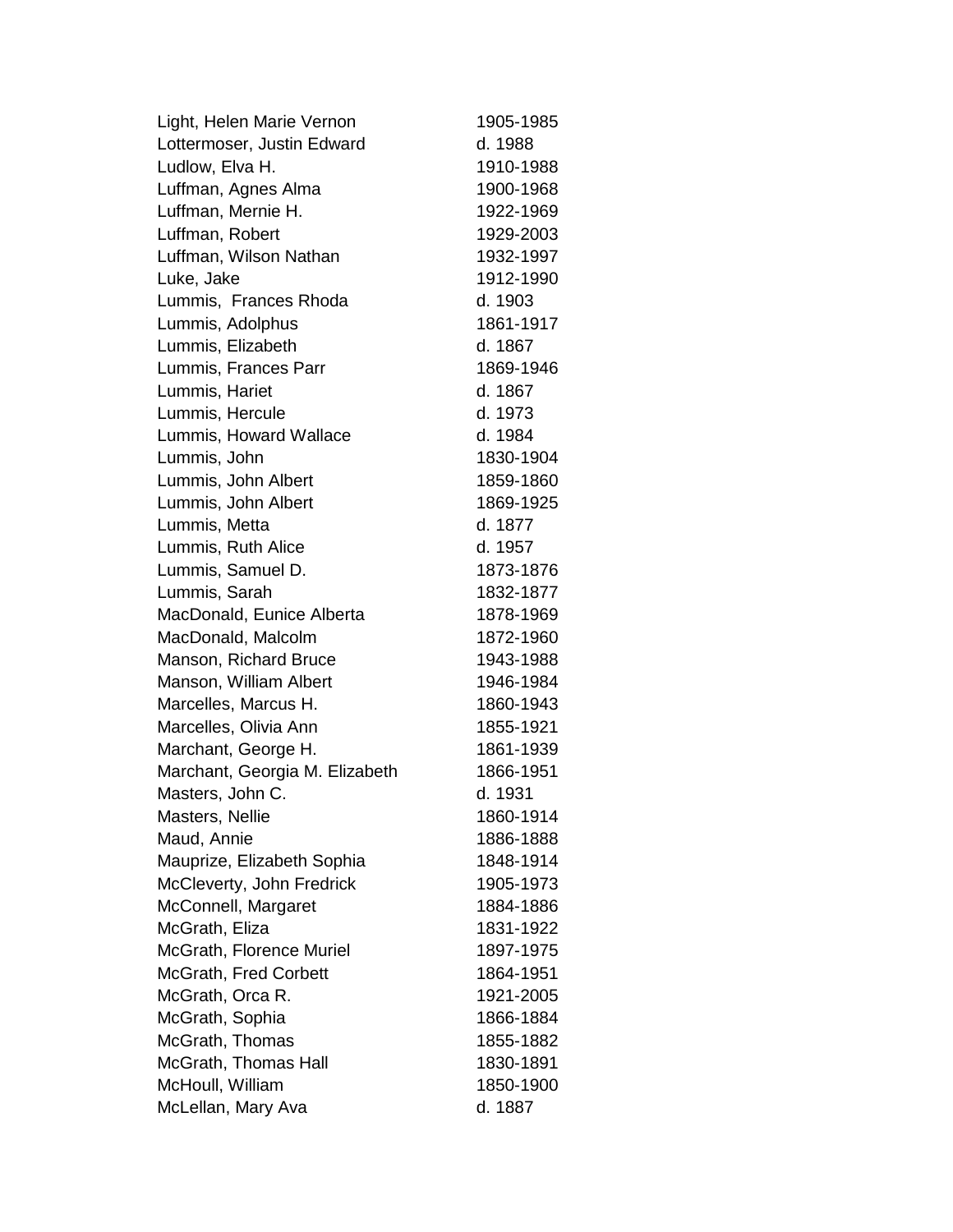| McMartin, William Edward        | 1959-1994 |
|---------------------------------|-----------|
| McMullen Joseph Henry           | 1872-1902 |
| McMullen, Mary C.               | 1827-1901 |
| McMullen, Patrick G.            | 1827-1896 |
| McMullen, Robert Charles        | 1875-1879 |
| McMullen, Samuel                | 1859-1883 |
| McWalters, John W.              | 1871-1937 |
| McWalters, Olga                 | d. 1918   |
| Miller, George Oliver           | d. 1958   |
| Mochan, Andrew David            | 1962-1978 |
| Mochan, Andrew Hugh             | 1930-1995 |
| Mochan, Elena Jane              | 1943-1995 |
| Molloy                          | 1977      |
| Monck, Charles E.               | 1875-1876 |
| Monck, Elizabeth                | 1864-1876 |
| Monck, Emily                    | 1871-1876 |
| Monck, Frederic                 | 1869-1876 |
| Monck, George                   | 1874-1876 |
| Monck, John                     | 1868-1876 |
| Mooney, William                 | 1858-1901 |
| Ollerenshaw, George             | 1908-1989 |
| Ollerenshaw, George             | 1908-1989 |
| Ollerenshaw, Gertrude           | 1910-1983 |
| Ollerenshaw, Gertrude           | 1910-1983 |
| Ollerenshaw, Harold             | 1918-1982 |
| Ollerenshaw, Harold             | 1918-1982 |
| Ollerenshaw, John W.            | 1879-1952 |
| Ollerenshaw, Lawrence           | 1906-2006 |
| Ollerenshaw, Mary Eveline       | 1880-1975 |
| Ollerenshaw, Phyllis M.         | 1920-2006 |
| Park, Mary Gerldine             | 1907-1964 |
| Parker, Gladys                  | 1914-2006 |
| Parker, John                    | 1805-1906 |
| Parker, Maggie                  | 1862-1883 |
| Parker, Mary Irvin              | 1836-1910 |
| Prentice, Sarah                 | 1821-1898 |
| Prentice, William               | 1807-1899 |
| Preston                         | d. 1918   |
| Preston, Almon Watson           | 1909-1976 |
| Preston, Carrie Elizabeth       | 1895-1921 |
| Preston, Cecil Roy              | 1896-1965 |
| Preston, Charles Linwood        | 1923-1992 |
| Preston, Charles Wilbur         | 1894-1986 |
| Preston, Clarence Alfred        | 1906-1970 |
| Preston, Florence Evangeline M. | 1898-1994 |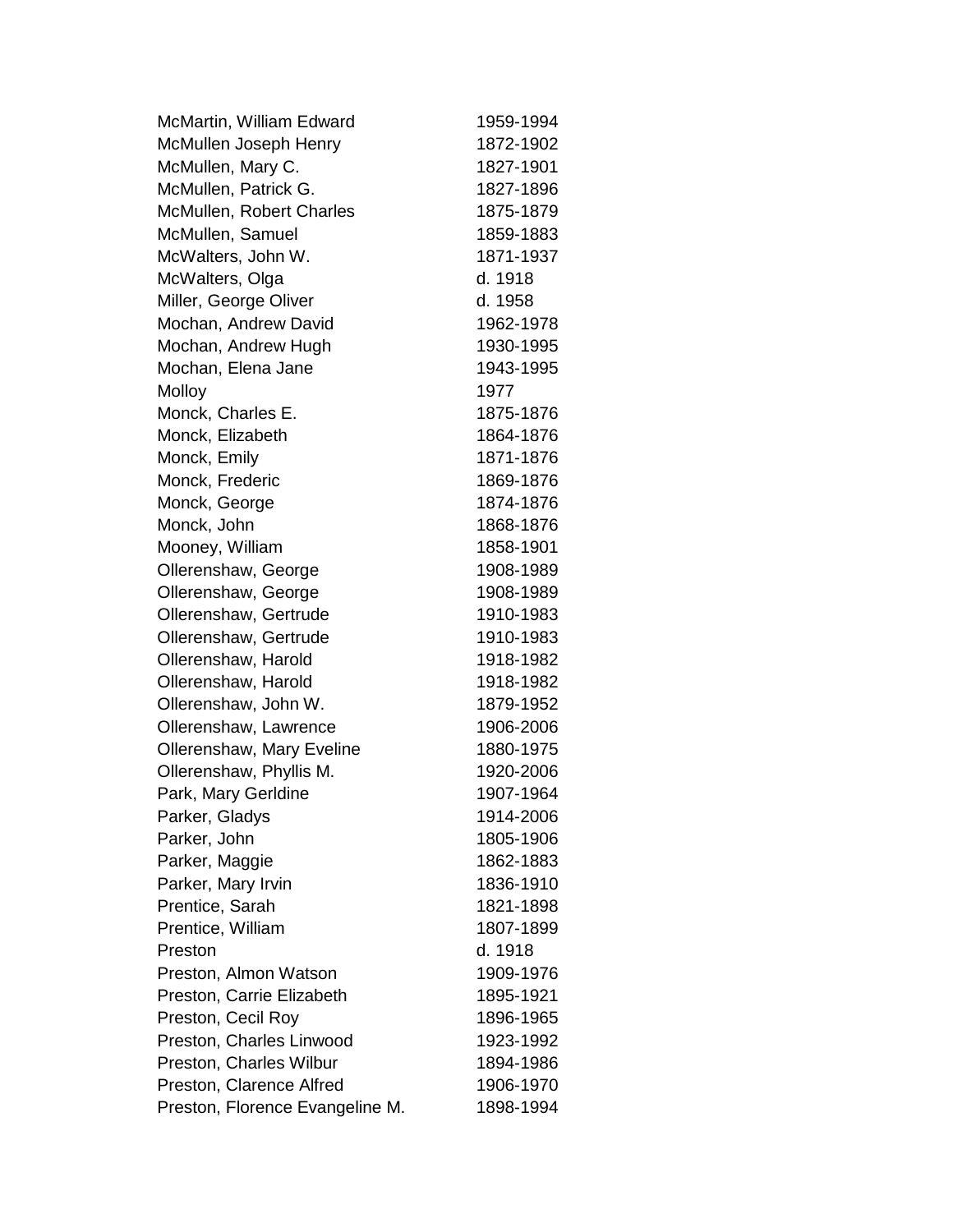| Preston, Hannah            | 1844-1925 |
|----------------------------|-----------|
| Preston, James             | 1837-1922 |
| Preston, Jessie viola      | 1898-2000 |
| Preston, Margaret A.       | 1910-1937 |
| Preston, Marion Ada        | 1917-2001 |
| Preston, Mary Elizabeth    | 1883-1972 |
| Preston, Mary Elizabeth    | 1948-1962 |
| Preston, Mary Jane         | 1876-1962 |
| Preston, Maude             | 1867-1960 |
| Preston, Milton George     | 1875-1959 |
| Preston, Robert James      | 1868-1957 |
| Preston, Rosanna           | 1897-1985 |
| Preston, William Earl      | 1911-2006 |
| Preston, William H.        | 1865-1942 |
| Rankin, Vernon             | 1915-1989 |
| Rathwell, Annie            | 1843-1879 |
| Rathwell, James F.         | d. 1882   |
| Reynolds, Albert Bertram   | 1911-1987 |
| Reynolds, Armour Archibald | 1909-1993 |
| Reynolds, Carol            | 1949-2012 |
| Reynolds, Elizabeth J.     | 1868-1904 |
| Reynolds, Ernest           | d. 1971   |
| Reynolds, Faith            | 1887-1977 |
| Reynolds, Frank George     | 1879-1960 |
| Reynolds, Frederick Norman | d. 1967   |
| Reynolds, George Henry     | 1940-2013 |
| Reynolds, Hannah M.        | 1885-1959 |
| Reynolds, Helen Jane       | 1906-1994 |
| Reynolds, Henry Wellington | 1883-1965 |
| Reynolds, James            | 1848-1923 |
| Reynolds, Mabel            | 1895-1962 |
| Reynolds, Maud             | 1886-1968 |
| Reynolds, Nancy Jane       | 1848-1911 |
| Reynolds, Norman Arberdeen | 1912-1972 |
| Reynolds, Pauline          | 1920-2006 |
| Reynolds, Theora M.        | 1920-2015 |
| Reynolds, Thomas           | 1881-1953 |
| Reynolds, Violet Lillian   | d. 1964   |
| Reynolds, William James    | 1871-1892 |
| Reynolds, Willis Leonard   | 1916-2000 |
| Ricalton, Edna E.          | 1881-1892 |
| Richardson, Arnold Wesley  | 1907-1976 |
| Richardson, Marg E.        | 1865-1922 |
| Richardson, W.H.           | 1860-1944 |
| Ridout, Herbert Guy        | 1880-1973 |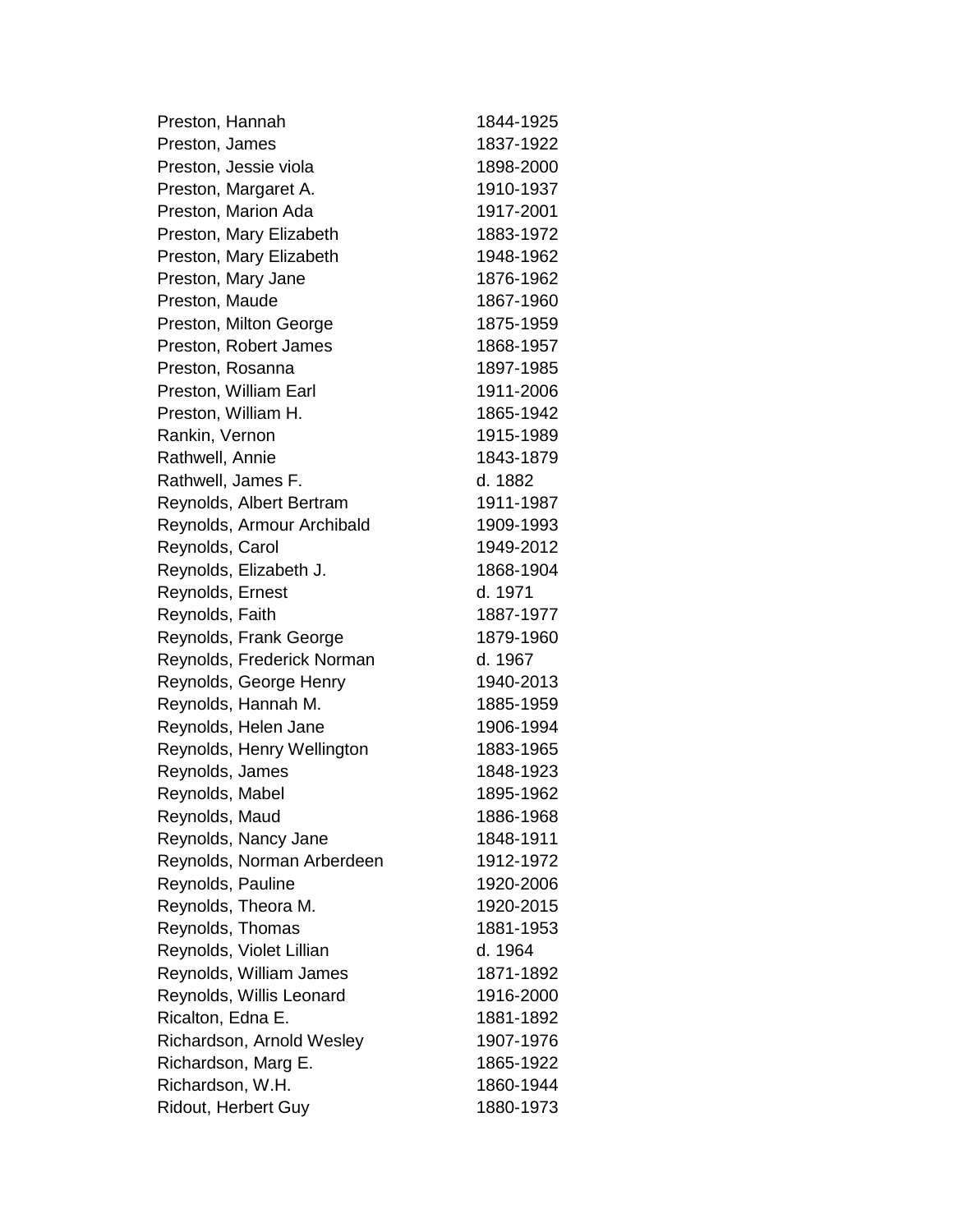| Ridout, Hilda             | 1878-1964 |
|---------------------------|-----------|
| Ridout, Marion E.         | 1913-1966 |
| Robertson, Louisa         | 1813-1879 |
| Robertson, Susie Mae      | 1907-1964 |
| Robertson, Theodore A.    | 1907-1978 |
| <b>Robins</b>             | d. 1931   |
| Robins, Ada E.            | 1908-2003 |
| Robins, Charles Alfred    | 1906-1983 |
| Robins, Charlotte E.      | 1870-1962 |
| Robins, Florence          | d. 1930   |
| Robins, Frederick         | d. 1876   |
| Robins, Hannah May        | 1871-1951 |
| Robins, Jackie S.         | 1940-2014 |
| Robins, James             | 1865-1947 |
| Robins, Mary              | 1829-1916 |
| Robins, Thomas            | 1843-1916 |
| Robins, Thomas M.         | 1869-1955 |
| Robins, Wayne Frederick   | 1942-2001 |
| Robins, William Smith     | 1867-1949 |
| Rowell, Henrietta         | 1893-1979 |
| Rowell, Herbert Samuel    | 1885-1971 |
| Rowley, Mary L.           | 1832-1914 |
| Russell, Blaine J.        | 1944-1978 |
| Russell, Emily            | 1885-1914 |
| Russell, Garry Reginald   | 1936-1976 |
| Russell, James            | 1862-1931 |
| Russell, James Reginald   | 1894-1973 |
| Russell, Margaret Maria   | 1905-1998 |
| Scott, Laura              | d. 1949   |
| Scott, Willie H.          | 1883-1892 |
| Shore, William M.         | 1928-2015 |
| Sims                      | 1973      |
| Sims, Noel R.             | 1910-1991 |
| <b>Smith Annie Isabel</b> | d. 1966   |
| Smith, Adam               | 1828-1884 |
| Smith, Alfred William     | d. 1893   |
| Smith, Ann Eliza          | 1830-1884 |
| Smith, Cecil Compton      | 1893-1895 |
| Smith, Compton Brown      | d. 1885   |
| Smith, Edgar A.           | 1867-1914 |
| Smith, Elizabeth Ross     | 1904-1980 |
| Smith, Eva Elizabeth      | 1890-1896 |
| Smith, Hannah Elizabeth   | 1853-1878 |
| Smith, Heber Edgar        | 1915-1990 |
| Smith, Heber Ross         | d. 1892   |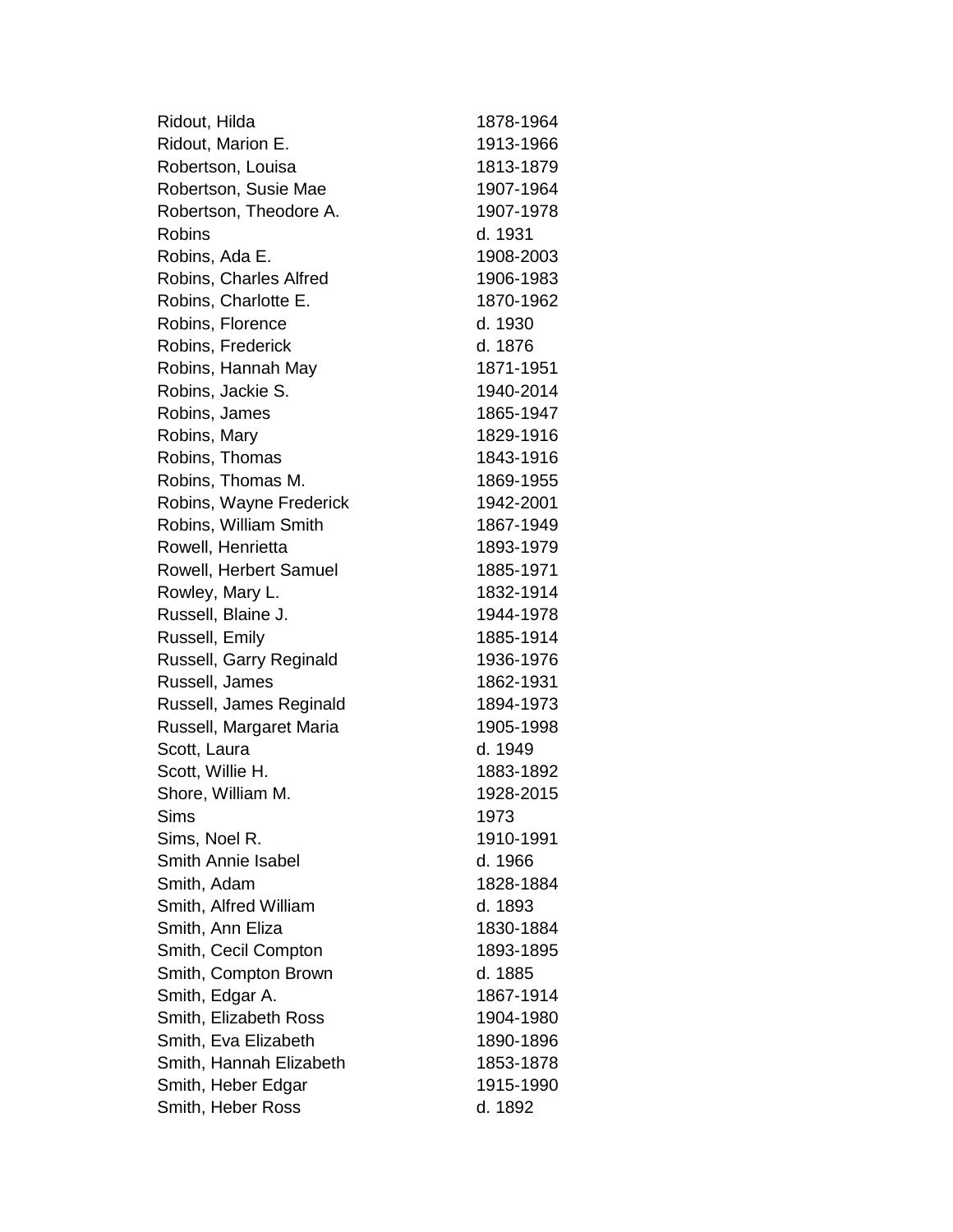Smith, Mary Margaret 1918-1993 Smith, Nellie Wilson d. 1890 Smith, Sophy 1872-1951 Smith, Zella C. d. 1894 Spooner, Ira D. d. 1880 Stacey, Edward Albert 1897-1951 Stacey, john 1820-1884 Standen, Ellen 1838-1896 Standen, George 1881-1920 Standen, Richard 1829-1884 Standen, Richard H. d. 1868 Standen, Thomas 1866-1940 Stanton, William d. 1954 Steer, Eva F. 1890-1913 Steer, George 1858-1943 Steer, Mary A. 1852-1922 Swaisland, Minnie 1876-1885 Swaisland, Nellie d. 1879 Switzer, Henrietta 1890-1980 Switzer, William H. 1885-1955 Taylor, Mildred d. 1975 Toole, Annie Beatrice 1894-1984 Toole, Howard, Edmond 1894-1978 Townes, Cecil J. 1906-1985 Townes, L. James 1939-2011 Townes, Mary Kathleen 1940-1943 Townes, Mildred Madeline 1909-2001 Vallentyne, J. Edgar 1898-1968 Vancamp, Alexander O. 1884-1948 Vancamp, Annie Mildred 1888-1985 Vancamp, Flora -1931 Vancamp, Jesse 1847-1923 Vancamp, Margaret 1874-1946 VanDieen, Gertrude unknown VanDieen, Jeanette 1956 VanDieen, Shirley F. **d. 1963** VanDieen, William Dirk 1845 1845-1923 Varty, Wilbert 1874-1876 Vincent, Alice Cevila d. 1881 Vincent, Amy Florence 1884-1961 Vincent, Florence N. -1944 Vincent, William G. 1842-1908 Wilcox, David Hiram 1917-1995 Wilcox, Grace Jean 1923-1998 Wilcox, Olive 1915-2005